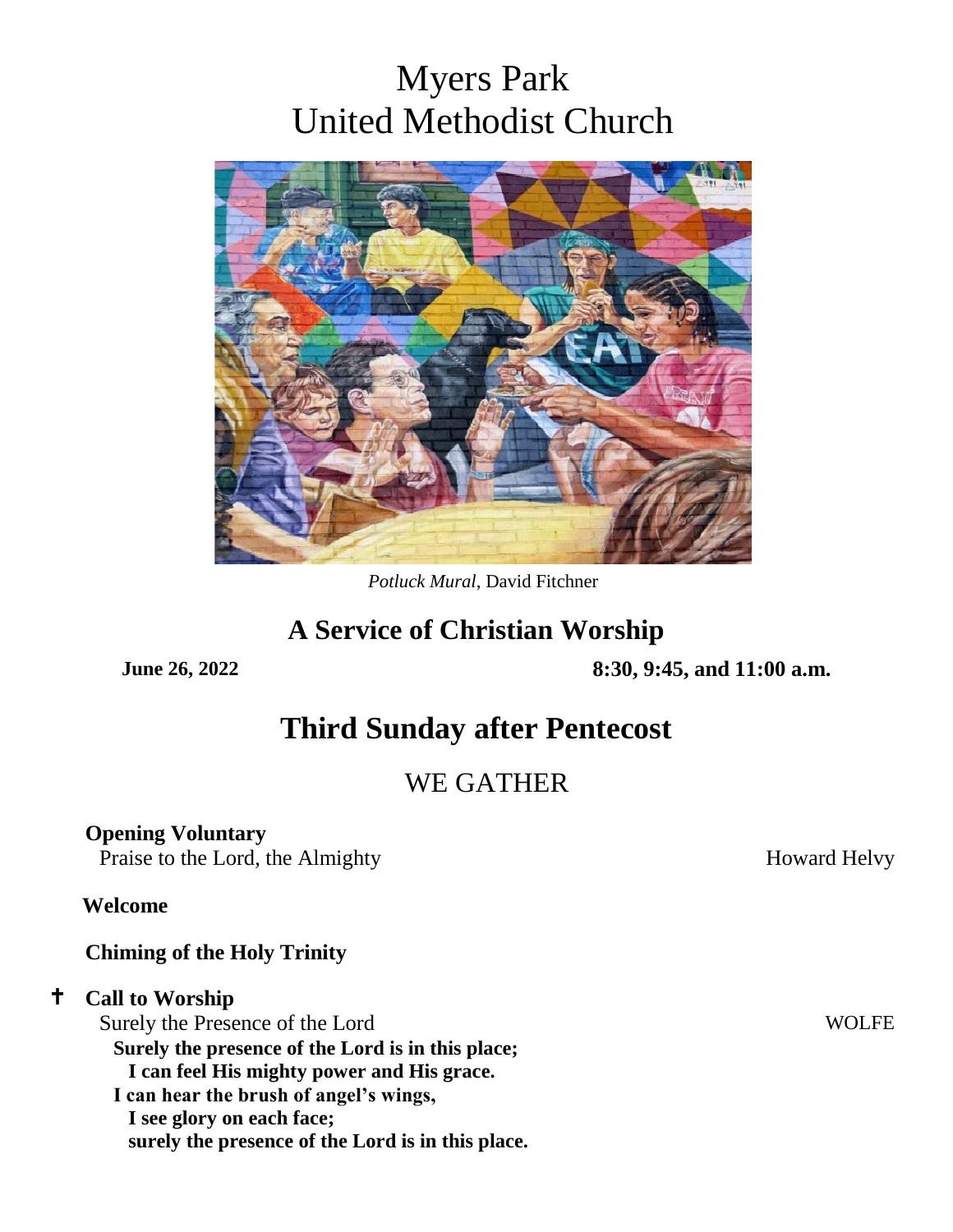**Processional Hymn No. 185**

When Morning Gilds the Skies LAUDES DOMINI **When morning gilds the skies my heart awaking cries: May Jesus Christ be praised! Alike at work and prayer, to Jesus I repair: May Jesus Christ be praised!**

**The night becomes as day when from the heart we say: May Jesus Christ be praised! The pow'rs of darkness fear when this sweet chant they hear: May Jesus Christ be praised!**

**Let all the earth around ring joyous with the sound: May Jesus Christ be praised! In heaven's eternal bliss the loveliest strain is this: May Jesus Christ be praised!**

**Be this, while life is mine, my canticle divine: May Jesus Christ be praised! Be this th'eternal song through all the ages long: May Jesus Christ be praised!**

#### **The Creed No. 881** The Apostles' Creed

 **I believe in God the Father Almighty, maker of heaven and earth; and in Jesus Christ his only Son our Lord: who was conceived by the Holy Spirit, born of the Virgin Mary, suffered under Pontius Pilate, was crucified, dead, and buried. The third day He rose from the dead; He ascended into heaven, and sitteth at the right hand of God the Father Almighty; from thence He shall come to judge the quick and the dead. I believe in the Holy Spirit, the holy catholic church, the communion of saints, the forgiveness of sins, the resurrection of the body, and the life everlasting. Amen.**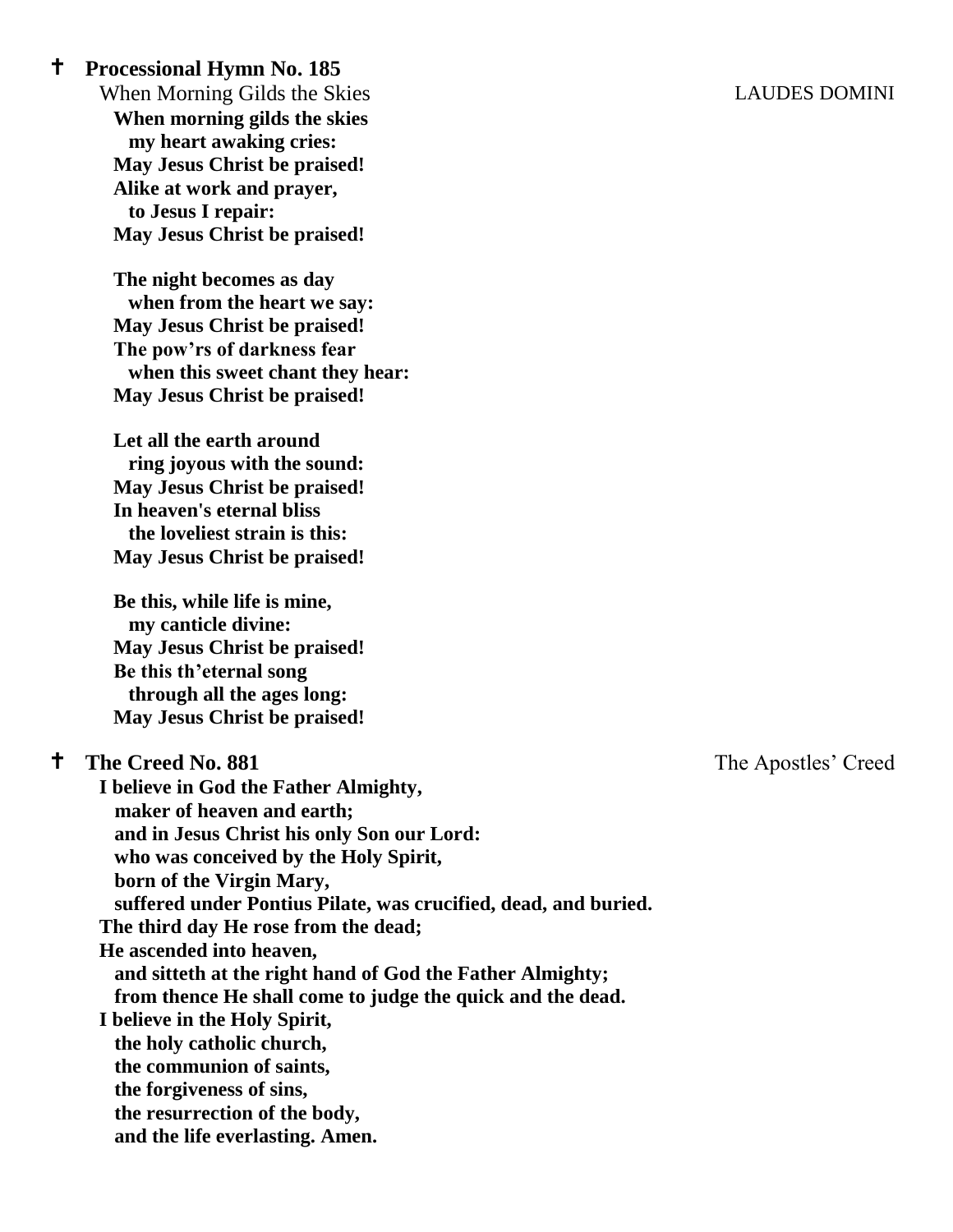#### <sup>t</sup> Gloria Patri No. 71 **GREATOREX**

**Glory be to the Father and to the Son and to the Holy Ghost; as it was in the beginning, is now, and ever shall be, world without end. Amen. Amen.**

#### **Prayer of Confession**

**Holy God, breathe new life into us. Where there is anger, kindle understanding. Where there is fear, fill us with peace. Where there is division, form us as one May your love transform us, O Lord. Amen**

**Words of Assurance**  …In the name of Jesus Christ, you are forgiven! **In the name of Jesus Christ, you are forgiven! Glory to God. Amen.**

## WE HEAR AND RESPOND TO THE WORD

#### **The Epistle Reading** Galatians 5:1, 13-25

Reader: This is the Word of God for the people of God. **People: Thanks be to God.**

#### **Sermon**

#### **Prayers of the People**

*After each petition, we enter into the prayer together with these words:* Pastor: Lord, in your mercy,

**People: Hear our prayer.**

#### **Offertory**

"The Call" from *Five Mystical Songs* (8:30) Ralph Vaughan Williams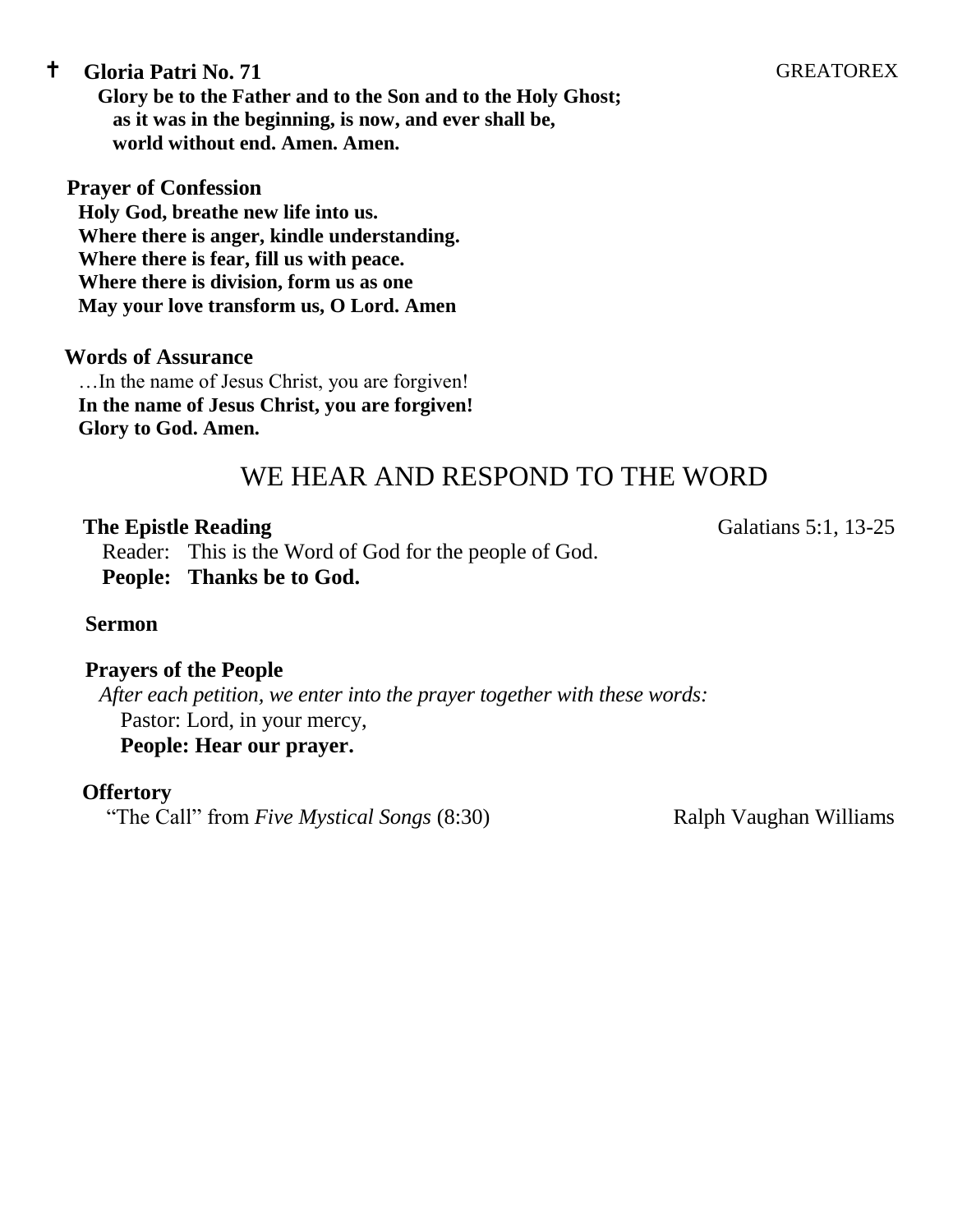The Call (9:45, 11:00) Z. Randall Stroppe

Come, my way, my truth, my life: such a way, as gives us breath: such a truth, as ends all strife: such a life, as killeth death.

Come, my light, my feast, my strength: such a light, as shows a feast: such a feast, as mends in length: such a strength, as makes his guest.

Come, my joy, my love, my heart: such a joy, as none can move: such a love, as none can part: such a heart, as joys in love.

## **Doxology** LASST UNS ERFREUEN

**Praise God, from whom all blessings flow; Praise Him, all creatures here below; Alleluia! Alleluia! Praise Him above, ye heavenly host; Praise Father, Son, and Holy Ghost. Alleluia! Alleluia! Alleluia! Alleluia! Alleluia!**

#### **Prayer of Dedication**

## WE COME TO THE LORD'S TABLE

#### **Hymn No. 616 (verses 1 and 3)**

Come, Sinners, to the Gospel Feast HURSLEY **Come, sinners, to the gospel feast, let every soul be Jesus' guest. Ye need not one be left behind, for God hath bid all humankind.**

**Come and partake the gospel feast, be saved from sin, in Jesus rest; O taste the goodness of our God, and eat his flesh and drink his blood.**

### **The Great Thanksgiving**

 *The Lord be with you*. **And also with you.** *Lift up your hearts.*  **We lift them up to the Lord.** *Let us give thanks to the Lord our God.* **It is right to give our thanks and praise.**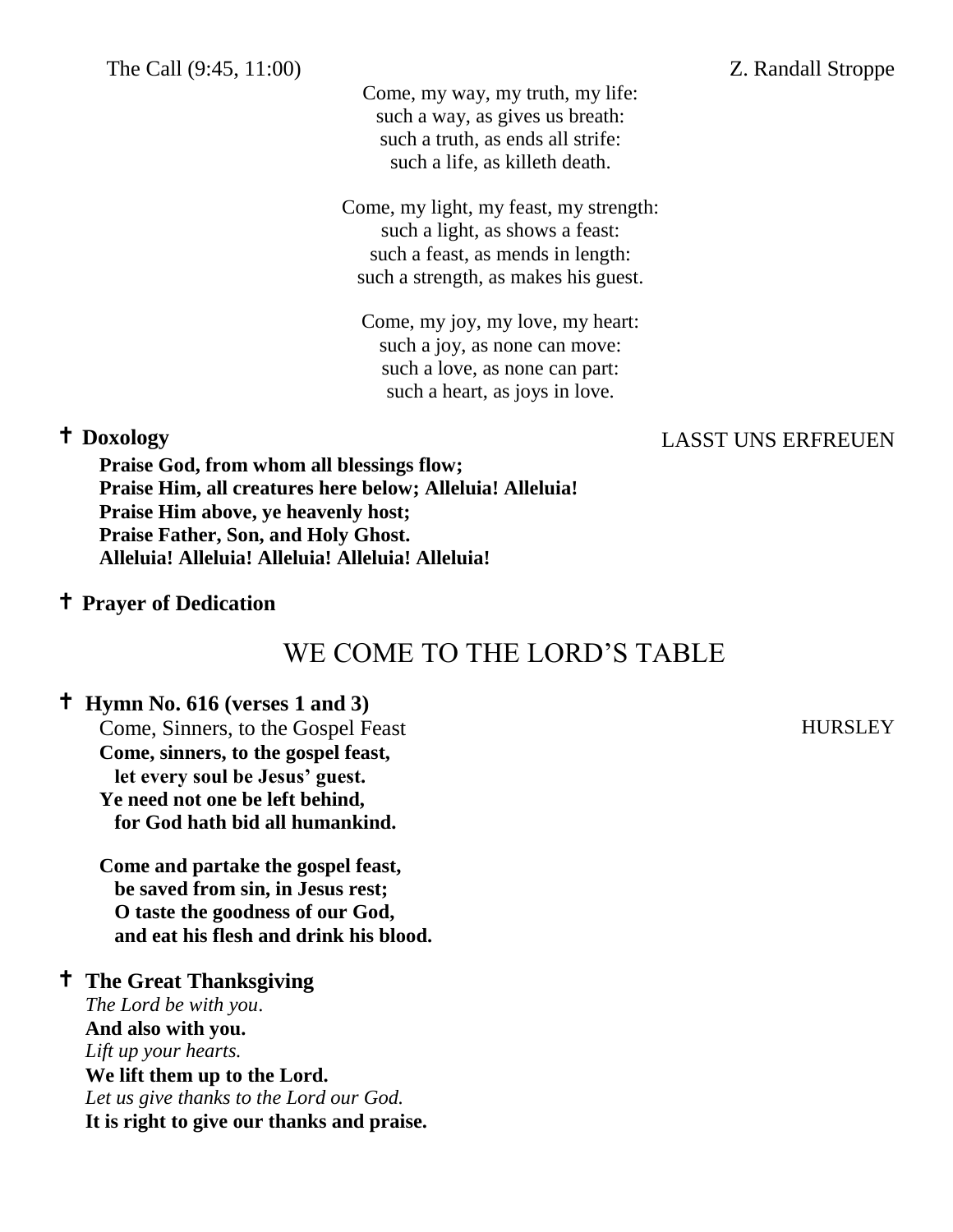*And so, with your people on earth and all the company of heaven we praise your name and join their unending hymn:*

#### **Holy, holy, holy Lord, God of power and might, heaven and earth are full of your glory. Hosanna in the highest. Blessed is he who comes in the name of the Lord. Hosanna in the highest.**

*And so, in remembrance of these your mighty acts in Jesus Christ, we offer ourselves in praise and thanksgiving as a holy and living sacrifice, in union with Christ's offering for us, as we proclaim the mystery of faith.*

#### **Christ has died; Christ is risen; Christ will come again.**

*…Through your Son Jesus Christ, with the Holy Spirit in your holy Church, all honor and glory are yours, almighty God, now and forever.*

#### **Amen.**

### **The Lord's Prayer No. 895**

### **Giving and Receiving of Holy Communion**

#### **Communion Music**

Draw Us in the Spirit's Tether (9:45, 11:00) Harold W. Friedell

Draw us in the Spirit's tether; for when humbly, in thy name, two or three are met together, thou art in the midst of them: Alleluia! Touch we now thy garment's hem.

As the brethren used to gather in the name of Christ to sup, then with thanks to God the Father break the bread and bless the cup, Alleluia! So knit thou our friendship up.

All our meals and all our living make as sacraments of thee, that by caring, helping, giving, we may true disciples be. Alleluia! We will serve thee faithfully.

#### **Prayer after Communion**

**Eternal God, we give you thanks for this holy mystery in which you have given yourself to us. Grant that we may go into the world in the strength of your Spirit, to give ourselves for others, in the name of Jesus Christ our Lord. Amen.**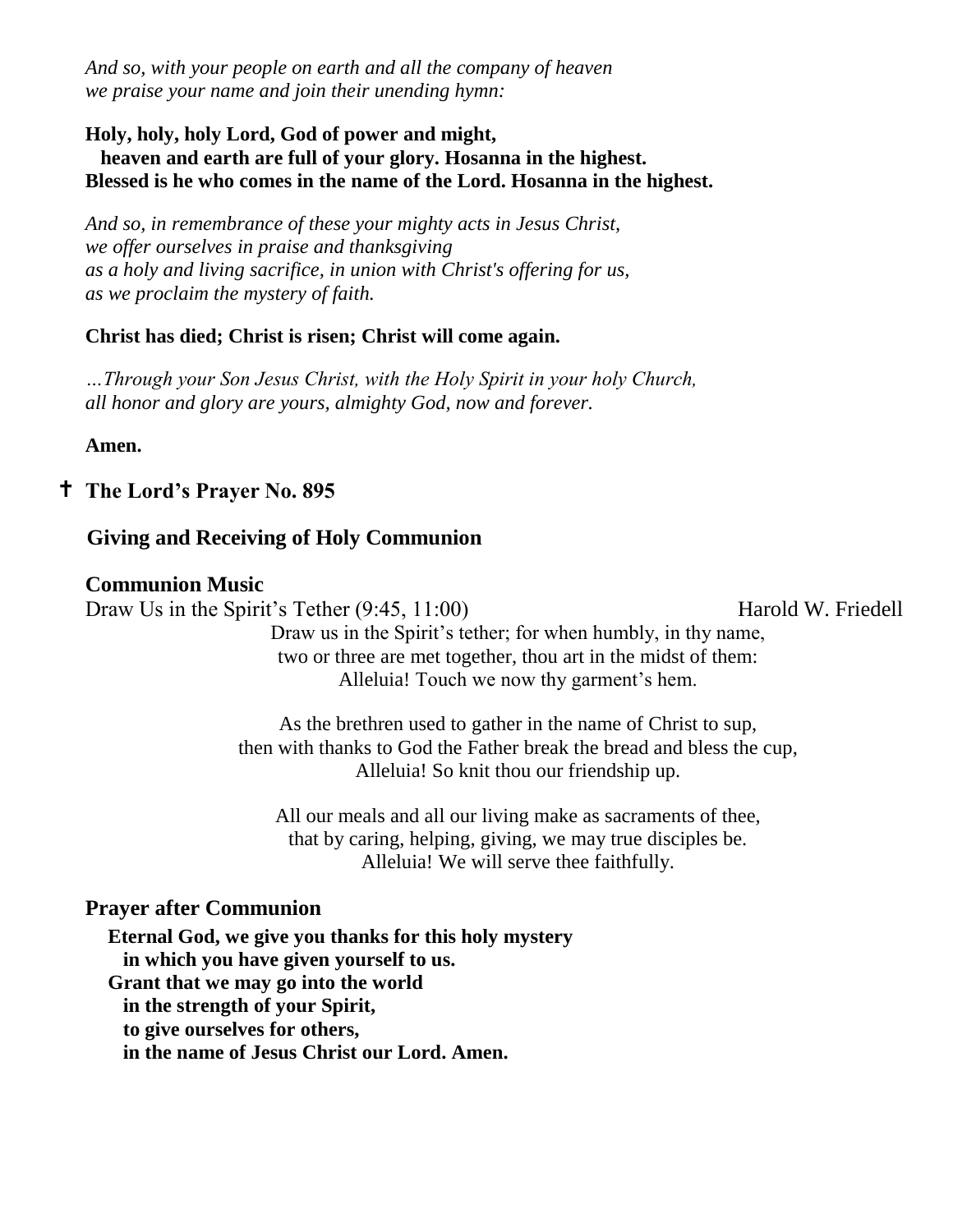## WE GO OUT TO SERVE

| <sup>†</sup> Closing Hymn No. 209                        |                                 |
|----------------------------------------------------------|---------------------------------|
| Blessed Be the God of Israel                             | <b>MERLE'S TUNE</b>             |
| Blessed be the God of Israel, who comes to set us free,  |                                 |
| who visits and redeems us, and grants us liberty.        |                                 |
| The prophets spoke of mercy, of freedom and release;     |                                 |
| God shall fulfill the promise to bring our people peace. |                                 |
| Now from the house of David a child of grace is given;   |                                 |
| a Savior comes among us to raise us up to heaven.        |                                 |
| Before him goes the herald, forerunner in the way,       |                                 |
| the prophet of salvation, the harbinger of day.          |                                 |
| On prisoners of darkness the sun begins to rise,         |                                 |
| the dawning of forgiveness upon the sinner's eyes,       |                                 |
| to guide the feet of pilgrims along the paths of peace;  |                                 |
| O bless our God and Savior with songs that never cease!  |                                 |
| <sup>†</sup> Benediction                                 |                                 |
| <sup>†</sup> Benediction Response                        |                                 |
| Lift High the Cross                                      | <b>CRUCIFER</b>                 |
| Lift high the cross, the love of Christ proclaim         |                                 |
| till all the world adore His sacred name.                |                                 |
| Come, Christians, follow this triumphant sign.           |                                 |
| The hosts of God in unity combine.                       |                                 |
| Lift high the cross, the love of Christ proclaim         |                                 |
| till all the world adore His sacred name.                |                                 |
| <sup>†</sup> Closing Voluntary                           |                                 |
| Concerto in F Major                                      | <b>Johann Gottfried Walther</b> |

**\_\_\_\_\_\_\_\_\_\_\_\_\_\_\_\_\_\_\_\_\_\_\_\_\_\_\_\_\_\_\_\_\_\_\_\_\_\_\_\_\_\_\_\_\_\_\_\_\_\_\_\_\_\_\_\_\_\_\_\_\_\_\_\_\_\_** Stand as you are able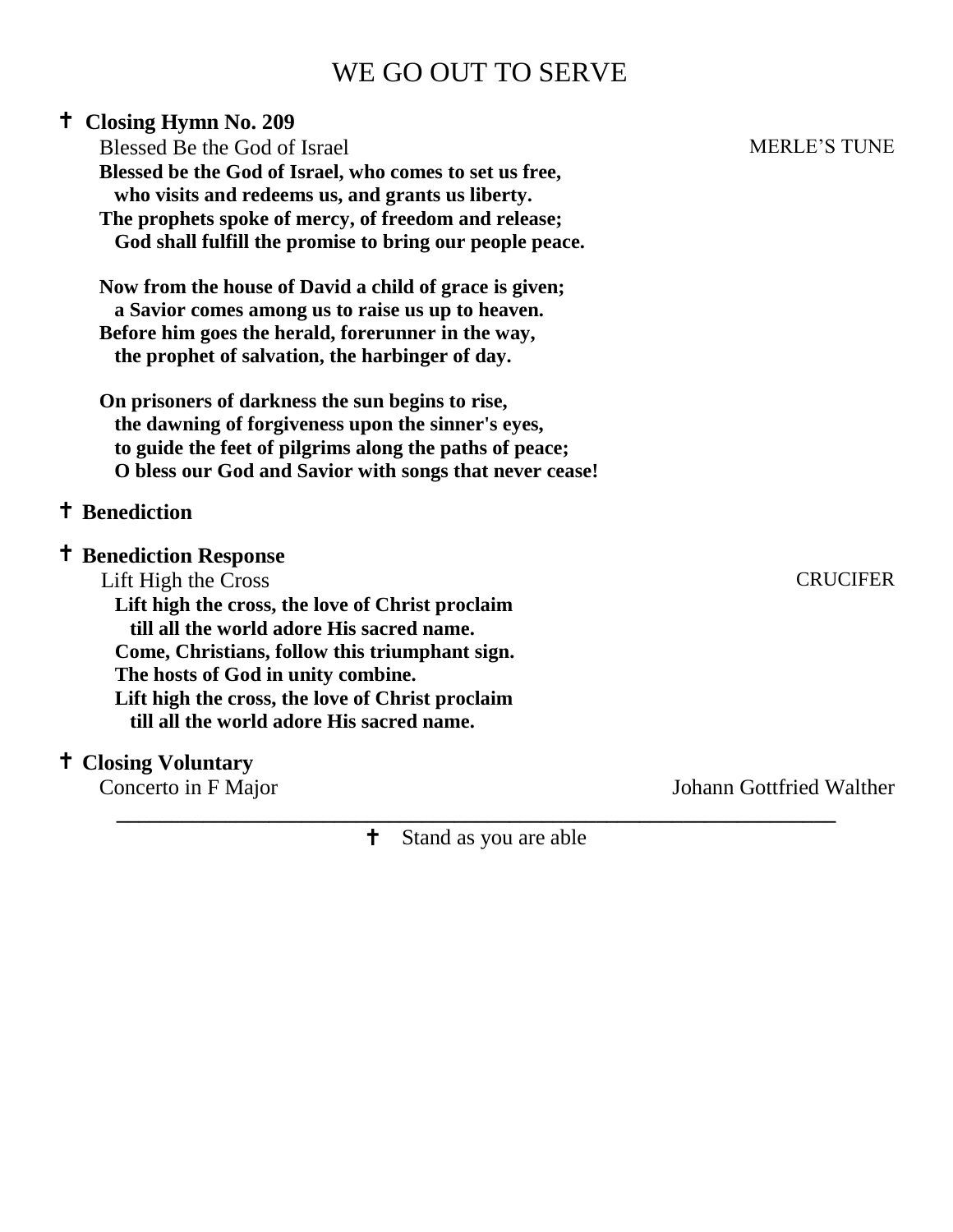#### **WORSHIP LEADERS**

H.

#### **PREACHER**

Dr. James C. Howell, Senior Pastor

 $\mathbf{H}$ 

#### **LITURGISTS**

Dr. Uiyeon Kim, Pastor of Discipleship Rev. Nancy Watson, Executive Pastor

Ň.

#### **LAY READERS**

Jan Nomina (8:30) Amy Jo Alspaugh (9:45) Mary Vásquez (11:00)

Ň.

#### **MUSICIANS**

Dr. Hugh Ferguson Floyd, Director of Music Evan Wesley Currie, Associate Director of Music and Organist Sue Bayne, piano Chancel Choir

Ň.

#### **AMERICAN SIGN LANGUAGE INTERPRETERS**

Access Interpreting Services (9:45) \_\_\_\_\_\_\_\_\_\_\_\_\_\_\_\_\_\_\_\_\_\_\_\_\_\_\_\_\_\_\_\_\_\_\_\_\_\_\_\_\_\_\_\_\_\_\_\_\_\_\_\_\_\_\_\_\_\_\_\_\_\_\_\_\_\_\_\_\_\_\_\_\_\_\_\_\_\_\_\_\_\_\_\_\_

## *Welcome to Myers Park United Methodist Church*

**Welcome**! We are thankful you are here worshipping with us. We invite you to register your attendance with us today:<https://form.jotform.com/201695904497164>

**The Flowers on the Altar** are given to the glory of God and in celebration of the marriage of Julia Paige Parrott and Patrick O'Brien which took place yesterday in the sanctuary.

**Want to Provide Flowers for the Altar?** If you would like to provide altar flowers in memory or honor of a loved one, email Peg Broughton at  $\text{peg@mpumc.org}$ . Available dates: July 3, 10, 17, and 31.

**Children's Ministries Outing at the Charlotte Knights Game:** We invite you to join Dr. Howell and Myers Park UMC clergy and staff at Truist Field on Saturday, July 16 at 12:05 p.m. as the Charlotte Knights take on the Lehigh Valley IronPigs. Tickets are \$14 per person. Click [here](https://onrealm.org/MyersParkUMC/PublicRegistrations/Event?linkString=YTlmMWVhMGQtZTZjNS00Yjk3LTlhMDYtYWVhNzAwYzY5OTc2) to order your tickets by **June 28**. For details, email Betsy Scott at [bscott@mpumc.org.](mailto:bscott@mpumc.org) We look forward to seeing you!

**Wednesday Bible Study,** *June 29, live at 11:00 a.m. and viewable later*: Join us as Dr. Howell talks with Rev. Dr. Otto Harris, pastor of St. Mark's United Methodist Church in Charlotte, and Brian Childers, our Director of Music for Children, Youth and Handbells, about what in the Bible has mattered to them lately and why. Watch live on [our website,](https://myersparkumc.org/event/wednesdaybiblestudy/) [Facebook,](https://m.facebook.com/myersparkumc) or [YouTube.](https://www.youtube.com/channel/UCG5KFlPdLm8WOu2HxB2gmQg)

**Prayers for Mountain T.O.P. Mission Team:** Please pray for our 35 youth who are serving in Mountain T.O.P. in rural Tennessee this week.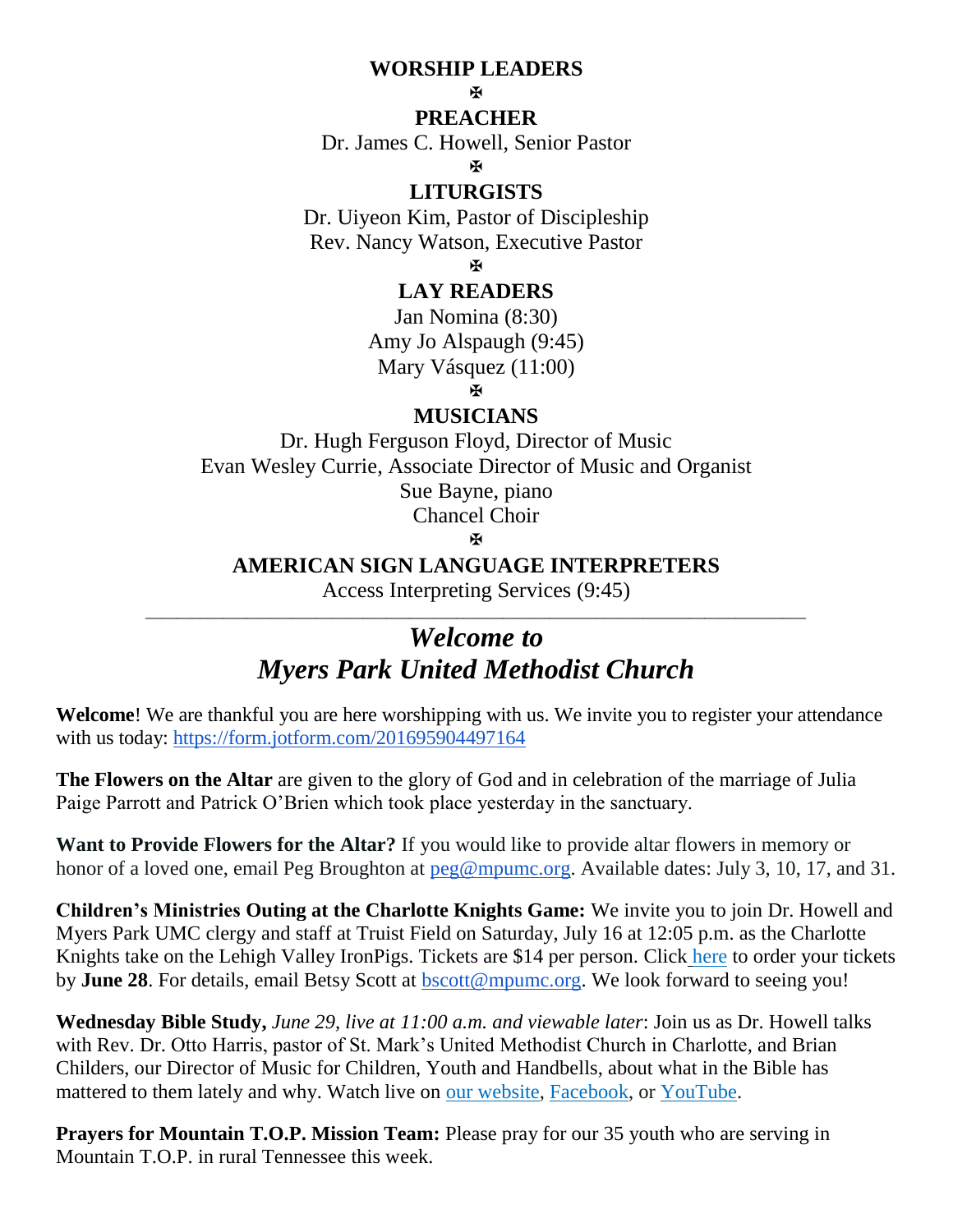**A Midsummer Night's Serenade,** *July 6, 7:00 p.m.*: Join Evan Wesley Currie and friends for an evening of patriotic music. Join us in the sanctuary, or click [here](https://myersparkumc.org/worship-with-us/watch-live/) to watch online.

**Sole Friends**, *July 9, 9:00 a.m., McAlpine Greenway*: Join us to step out in nature and explore the beauty of God's creation together. All fitness levels are welcome! [Click here for more information and](https://www.signupgenius.com/go/805094bafae2fa0f58-sole1)  [to register.](https://www.signupgenius.com/go/805094bafae2fa0f58-sole1) If you have any questions, email Parish Nurse Lauren Smith at [lsmith@mpumc.org.](mailto:lsmith@mpumc.org)

**Confirmation Registration Open,** *now-July 15*: Rising 8th graders are invited to join our year-long Confirmation class that will meet Sundays 5:30 p.m. to 7:00 p.m. beginning September 11. Mandatory retreats are September 23-25 and April 28-30. When registering, please make sure you register your youth and not yourself. We are still looking for three male small group leaders. If you are interested in being a mentor, email [youth@mpumc.org.](mailto:youth@mpumc.org) Click [here](https://onrealm.org/MyersParkUMC/PublicRegistrations/Event?linkString=NmNkMjdmYzMtZjhlZC00MDM0LTkzMzMtYWVhMTAxMDAzMmUy) to register.

**Deep South Pilgrimage,** *October 19-23*: Together with Sanctuary Charlotte Church, we are taking a Deep South Pilgrimage. James E. Ford, an award-winning educator and consultant on issues of equity in education, will guide us as we travel by bus to Montgomery, Selma, Birmingham, and Atlanta to learn from and with one another. Click [here](https://onrealm.org/MyersParkUMC/PublicRegistrations/Event?linkString=NDc1NjJhMGEtNDNkNi00NDlmLWI1NGUtYWViYjAwZjgyNjEy) to sign up for the trip.

**Funeral Ushers and Hosts Needed**: Your gifts of kindness and compassion are greatly needed as we extend hospitality to families in times of pain and loss. To learn more about how you can serve as a funeral usher or reception host/hostess, contact Bill Roth at [broth@mpumc.org](mailto:broth@mpumc.org) or 704-295-4835.

**Join the Summer Choir**: If you've always wanted to sing in the Chancel Choir, here's your chance! Adults of all ages and 6th-12th graders are welcome to join us on Sunday mornings in July. Meet us in the Choir Room at 10:00 a.m. to practice an anthem and then we'll sing and lead hymns in the 11:00 a.m. worship service. No robes or experience required. All are welcome! Questions? Contact Sue Bayne at [sbayne@mpumc.org](mailto:sbayne@mpumc.org) or 704-295-4831.

Goodness Gracious: Did you know we're on Instagram? Follow us @goodnessgraciousgifts to see what's new! And come see us! We're open Sunday-Thursday from 9:00 a.m. to 12:30 p.m.

**Maybe I'm Amazed - A Podcast with Dr. James Howell:** In this episode, Dr. Howell speaks with Gary Chapman, New York Times bestselling author of *The 5 Love Languages* series, retired pastor, and the director of Marriage and Family Life Consultants. Click [here](https://cltbeautiful.libsyn.com/) to listen and subscribe.

Your ongoing generosity to our church's [Operating](https://myersparkumc.org/give/#operating-fund) Fund makes it possible for our six musical ensembles to bless us with their beautiful sounds in worship and beyond. In addition, your offerings enable our Music Ministry to offer educational programs and concerts for our church family including our upcoming Midsummer Night's Serenade and Summer Handbell Camps. Make your offering today at [www.myersparkumc.org/give](http://www.myersparkumc.org/give) or by mail to 1501 Queens Road, Charlotte, NC 28207. Questions about giving opportunities? Contact Jamie Yearwood, Director of Development, at [jyearwood@mpumc.org](mailto:jyearwood@mpumc.org) or 704-295-4808.

> **To stay connected, check out [www.myersparkumc.org](http://www.myersparkumc.org/) for a complete list of events and opportunities.**